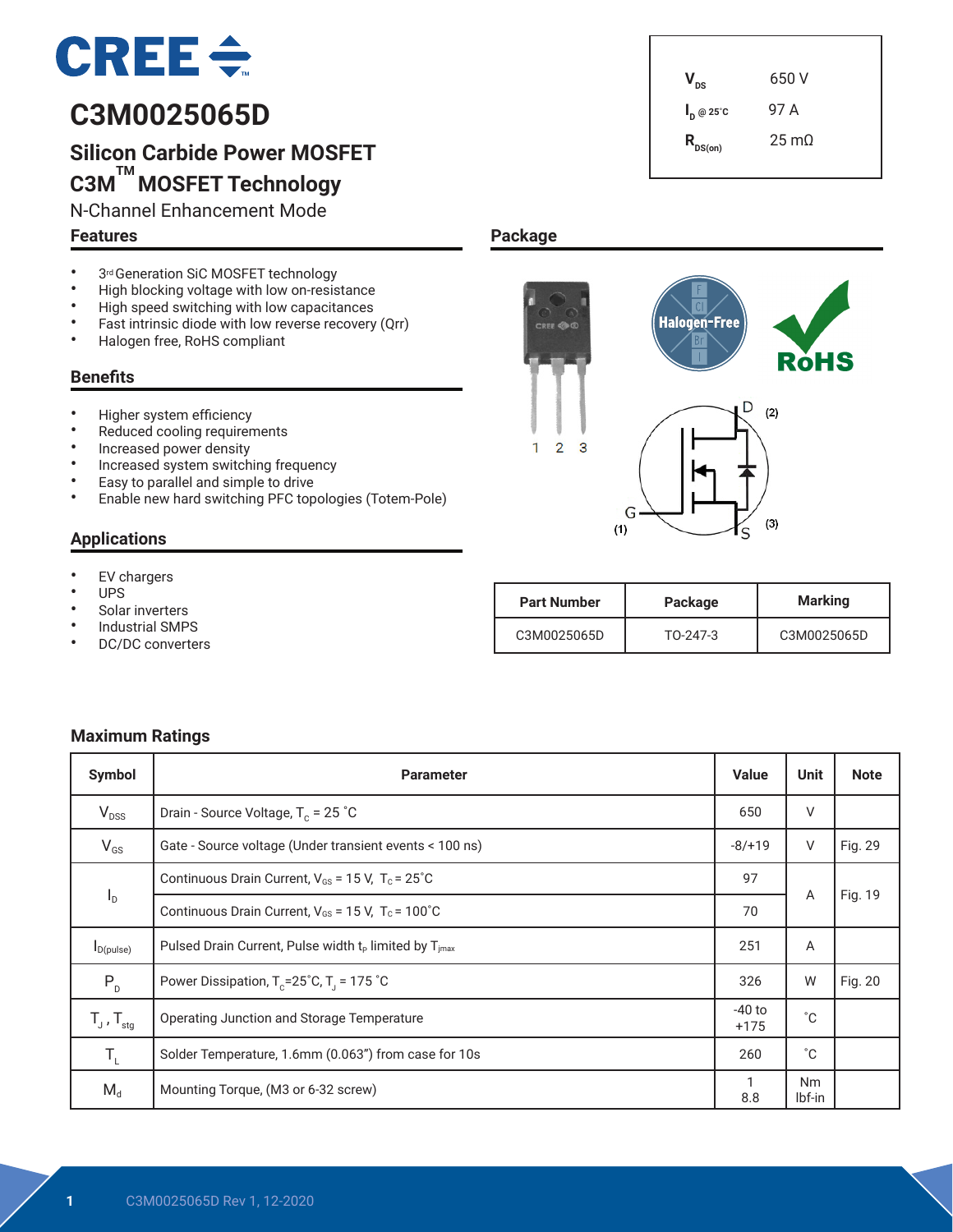

|  | <b>Electrical Characteristics</b> $(T_c = 25^{\circ}C)$ unless otherwise specified) |
|--|-------------------------------------------------------------------------------------|
|--|-------------------------------------------------------------------------------------|

| Symbol                         | <b>Parameter</b>                              | Min. | Typ.         | Max. | <b>Unit</b>            | <b>Test Conditions</b>                                                                           | <b>Note</b>    |
|--------------------------------|-----------------------------------------------|------|--------------|------|------------------------|--------------------------------------------------------------------------------------------------|----------------|
| $V_{\text{(BR)DSS}}$           | Drain-Source Breakdown Voltage                | 650  |              |      | V                      | $V_{GS}$ = 0 V, $I_D$ = 100 $\mu$ A                                                              |                |
| VGSon                          | Gate-Source Recommended Turn-On Voltage       |      | 15           |      | V                      |                                                                                                  | Fig. 29        |
| V <sub>GSoff</sub>             | Gate-Source Recommended Turn-Off Voltage      |      | $-4$         |      | V                      | <b>Static</b>                                                                                    |                |
|                                |                                               | 1.8  | 2.3          | 3.6  | V                      | $V_{DS} = V_{GS}$ , $I_D = 9.22$ mA                                                              | Fig. 11        |
| $V_{GS(th)}$                   | <b>Gate Threshold Voltage</b>                 |      | 1.9          |      | V                      | $V_{DS}$ = $V_{GS}$ , $I_D$ = 9.22 mA, T <sub>J</sub> = 175°C                                    |                |
| $I_{DSS}$                      | Zero Gate Voltage Drain Current               |      | $\mathbf{1}$ | 50   | μA                     | $V_{DS}$ = 650 V, $V_{GS}$ = 0 V                                                                 |                |
| $I_{GSS}$                      | Gate-Source Leakage Current                   |      | 10           | 250  | nA                     | $V_{GS}$ = 15 V, $V_{DS}$ = 0 V                                                                  |                |
|                                | Drain-Source On-State Resistance              |      | 25           | 34   | $m\Omega$              | $V_{GS}$ = 15 V, $I_D$ = 33.5 A                                                                  | Fig. 4,<br>5,6 |
| $R_{DS(on)}$                   |                                               |      | 33           |      |                        | $V_{GS}$ = 15 V, $I_D$ = 33.5 A, T <sub>J</sub> = 175°C                                          |                |
|                                | Transconductance                              |      | 25           |      | S                      | $V_{DS}$ = 20 V, $I_{DS}$ = 33.5 A                                                               | Fig. 7         |
| $g_{fs}$                       |                                               |      | 24           |      |                        | $V_{DS}$ = 20 V, $I_{DS}$ = 33.5 A, T <sub>J</sub> = 175°C                                       |                |
| $C_{iss}$                      | Input Capacitance                             |      | 2980         |      |                        | $V_{GS}$ = 0 V, $V_{DS}$ = 0V to 600 V                                                           |                |
| $C_{\text{oss}}$               | <b>Output Capacitance</b>                     |      | 178          |      |                        | $F = 1$ Mhz                                                                                      | Fig. 17,<br>18 |
| $C_{\text{rss}}$               | Reverse Transfer Capacitance                  |      | 12           |      | pF                     | $V_{AC} = 25$ mV                                                                                 |                |
| $C_{\mathrm{o} (\mathrm{er})}$ | Effective Output Capacitance (Energy Related) |      | 236          |      |                        |                                                                                                  | Note: 1        |
| $C_{o(tr)}$                    | Effective Output Capacitance (Time Related)   |      | 340          |      |                        | $V_{GS}$ = 0 V, $V_{DS}$ = 0V to 400 V                                                           | Note: 1        |
| $\mathsf{E}_{\text{oss}}$      | C <sub>oss</sub> Stored Energy                |      | 37           |      | μJ                     | $V_{DS}$ = 600 V, F = 1 Mhz                                                                      | Fig. 16        |
| E <sub>ON</sub>                | Turn-On Switching Energy (Body Diode)         |      | 578          |      |                        | $V_{DS}$ = 400 V, V <sub>GS</sub> = -4 V/15 V, I <sub>D</sub> = 33.5 A,                          |                |
| $E_{OFF}$                      | Turn Off Switching Energy (Body Diode)        |      | 214          |      | μJ                     | $R_{G(ext)} = 2.5$ Ω, L= 59 μH, T <sub>J</sub> = 175°C<br>FWD = Internal Body Diode of MOSFET    | Fig. 25        |
| E <sub>ON</sub>                | Turn-On Switching Energy (External Diode)     |      | 392          |      |                        | $V_{DS}$ = 400 V, V <sub>GS</sub> = -4 V/15 V, I <sub>D</sub> = 33.5 A,                          |                |
| $E_{OFF}$                      | Turn Off Switching Energy (External Diode)    |      | 238          |      | μJ                     | $R_{G(\text{ext})}$ = 2.5 Ω, L= 59 μH, T <sub>J</sub> = 175°C<br><b>FWD = External SiC DIODE</b> | Fig. 25        |
| $t_{d(on)}$                    | Turn-On Delay Time                            |      | 14           |      |                        |                                                                                                  |                |
| t                              | <b>Rise Time</b>                              |      | 60           |      |                        | $V_{DD}$ = 400 V, $V_{GS}$ = -4 V/15 V<br>$I_D = 33.5$ A, $R_{G(ext)} = 2.5$ $\Omega$            | Fig. 26        |
| $t_{d(\text{off})}$            | Turn-Off Delay Time                           |      | 27           |      | ns                     | Timing relative to $V_{DS}$<br>Inductive load                                                    |                |
| t                              | Fall Time                                     |      | 12           |      |                        |                                                                                                  |                |
| $R_{\text{G(int)}}$            | Internal Gate Resistance                      |      | 1.3          |      | $\Omega$               | $f = 1$ MHz, $V_{AC} = 25$ mV                                                                    |                |
| $Q_{gs}$                       | Gate to Source Charge                         |      | 29           |      |                        | $V_{DS}$ = 400 V, $V_{GS}$ = -4 V/15 V                                                           |                |
| $Q_{\text{gd}}$                | Gate to Drain Charge                          |      | 37           |      | nC                     | $I_D = 33.5 A$                                                                                   | Fig. 12        |
| $Q_g$                          | <b>Total Gate Charge</b>                      |      | 108          |      | Per IEC60747-8-4 pg 21 |                                                                                                  |                |

Note (1): Co(er), a lumped capacitance that gives same stored energy as Coss while Vds is rising from 0 to 400V  $C_{o(vi)}$ , a lumped capacitance that gives same charging time as Coss while Vds is rising from 0 to 400V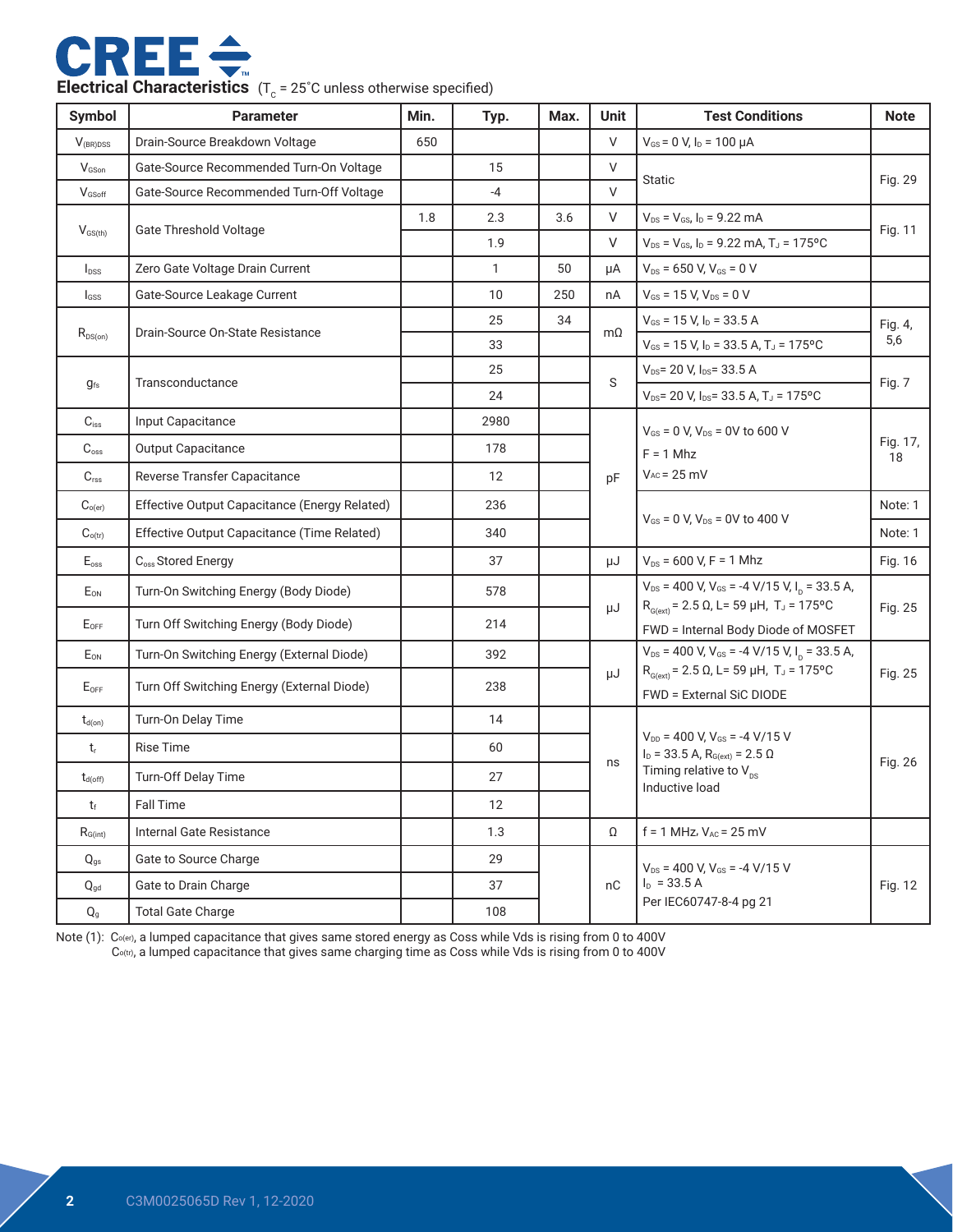# **CREE ÷**

# **Reverse Diode Characteristics** (T<sub>c</sub> = 25°C unless otherwise specified)

| <b>Symbol</b>             | <b>Parameter</b>                        | Typ. | Max. | <b>Unit</b> | <b>Test Conditions</b>                                                                                          | <b>Note</b>      |
|---------------------------|-----------------------------------------|------|------|-------------|-----------------------------------------------------------------------------------------------------------------|------------------|
| $V_{SD}$                  | Diode Forward Voltage                   | 5.0  |      | V           | $V_{\text{gs}}$ = -4 V, I <sub>sp</sub> = 16.8 A, T <sub>1</sub> = 25 °C                                        | Fig. 8,<br>9, 10 |
|                           |                                         | 4.5  |      | $\vee$      | $V_{cs}$ = -4 V, I <sub>sp</sub> = 16.8 A, T <sub>1</sub> = 175 °C                                              |                  |
| $\mathsf{I}_\mathsf{S}$   | <b>Continuous Diode Forward Current</b> |      | 52   | A           | $V_{\text{cs}}$ = -4 V, T <sub>c</sub> = 25 <sup>°</sup> C                                                      |                  |
| I <sub>S, pulse</sub>     | Diode pulse Current                     |      | 251  | A           | $V_{\text{cs}}$ = -4 V, pulse width t <sub>p</sub> limited by T <sub>jmax</sub>                                 |                  |
| $t_{\rm r}$               | Reverse Recover time                    | 33   |      | ns          |                                                                                                                 |                  |
| $Q_{rr}$                  | Reverse Recovery Charge                 | 309  |      | nC          | $V_{gs}$ = -4 V, I <sub>sp</sub> = 33.5 A, V <sub>R</sub> = 400 V<br>dif/dt = 745 A/µs, T <sub>J</sub> = 175 °C |                  |
| $I_{\rm rm}$              | Peak Reverse Recovery Current           | 17   |      | A           |                                                                                                                 |                  |
| $t_{\rm r}$               | Reverse Recover time                    | 51   |      | ns          |                                                                                                                 |                  |
| $Q_{rr}$                  | Reverse Recovery Charge                 | 261  |      | nC          | $V_{gs}$ = -4 V, I <sub>sp</sub> = 33.5 A, V <sub>R</sub> = 400 V<br>dif/dt = 685 A/µs, T <sub>J</sub> = 175 °C |                  |
| $\mathbf{I}_{\text{rrm}}$ | Peak Reverse Recovery Current           | 12   |      | A           |                                                                                                                 |                  |

### **Thermal Characteristics**

| <b>Symbol</b><br><b>Parameter</b> |                                             | Typ. | <b>Unit</b> | <b>Test Conditions</b> | <b>Note</b> |
|-----------------------------------|---------------------------------------------|------|-------------|------------------------|-------------|
| $R_{\theta$ JC                    | Thermal Resistance from Junction to Case    | 0.46 | °C/W        |                        | Fig. $2^r$  |
| R <sub>e.JA</sub>                 | Thermal Resistance From Junction to Ambient | 40   |             |                        |             |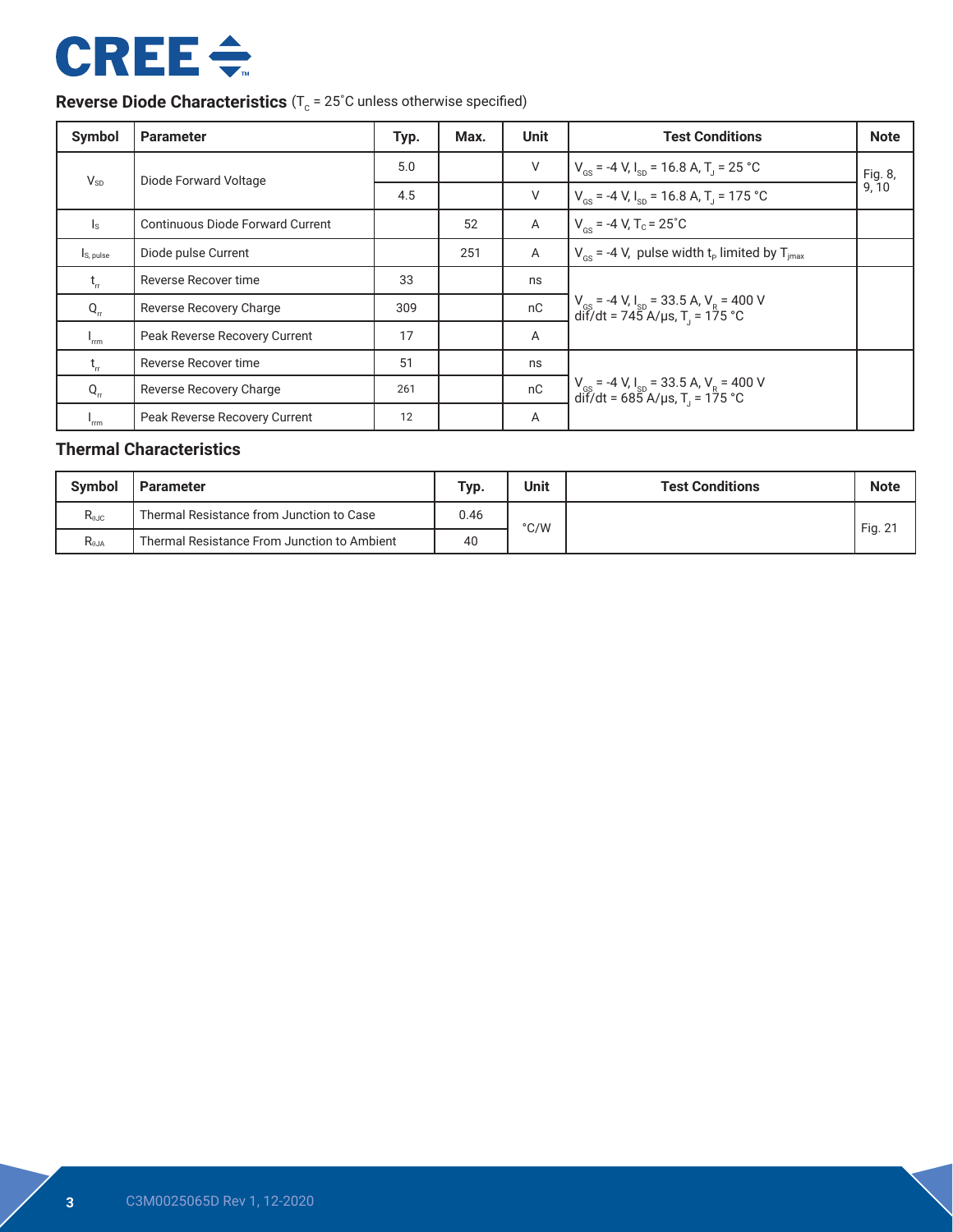



Figure 1. Output Characteristics  $T_J$  = -40 °C



Figure 3. Output Characteristics  $T_J$  = 175 °C







Figure 2. Output Characteristics  $T_J$  = 25 °C







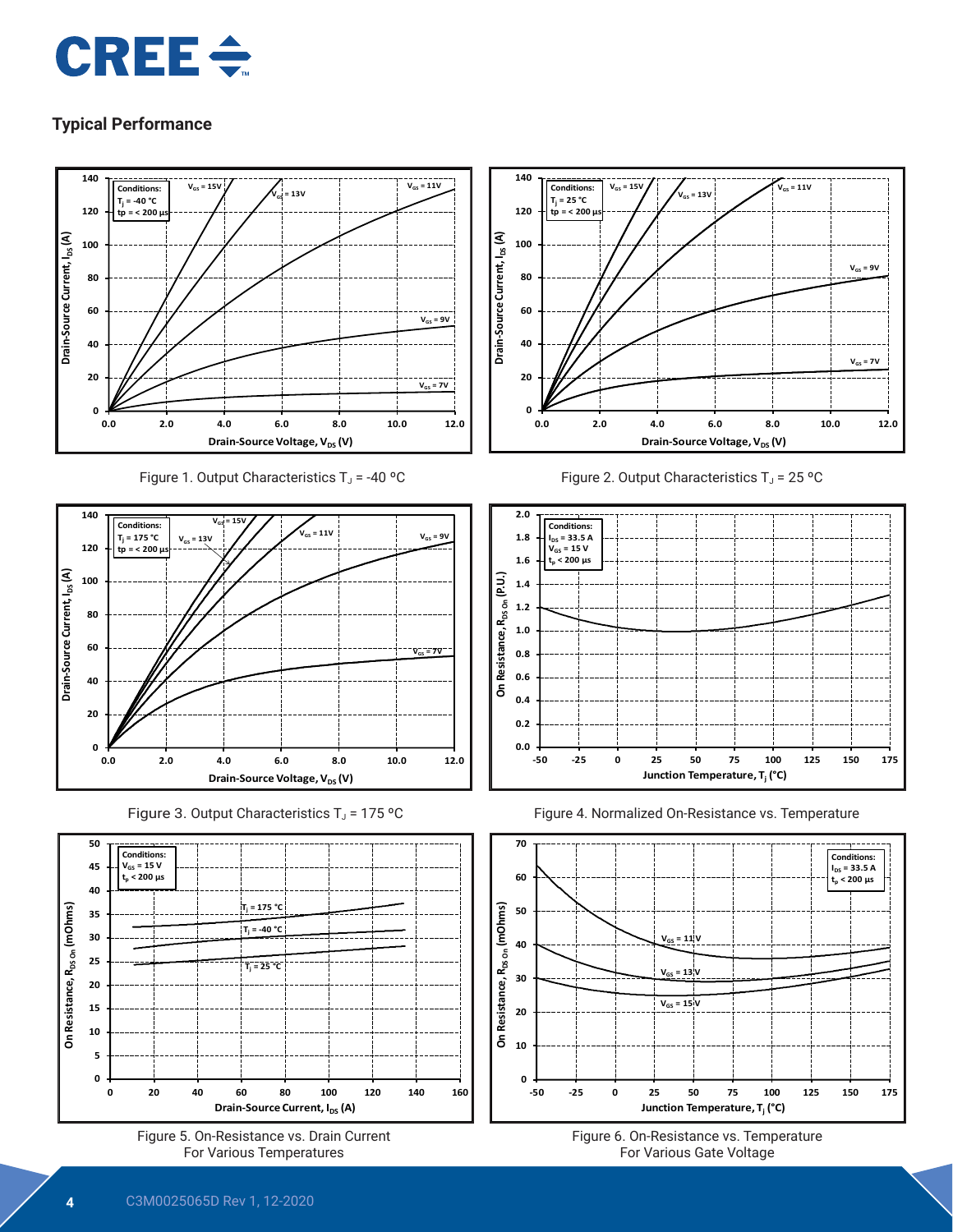



**-4**

Figure 11. Threshold Voltage vs. Temperature Figure 12. Gate Charge Characteristics

**-50 -25 0 25 50 75 100 125 150 175**

**Junction Temperature T<sub>J</sub>** (°C)

**0 20 40 60 80 100 120**

Gate Charge, Q<sub>G</sub> (nC)

**0.0**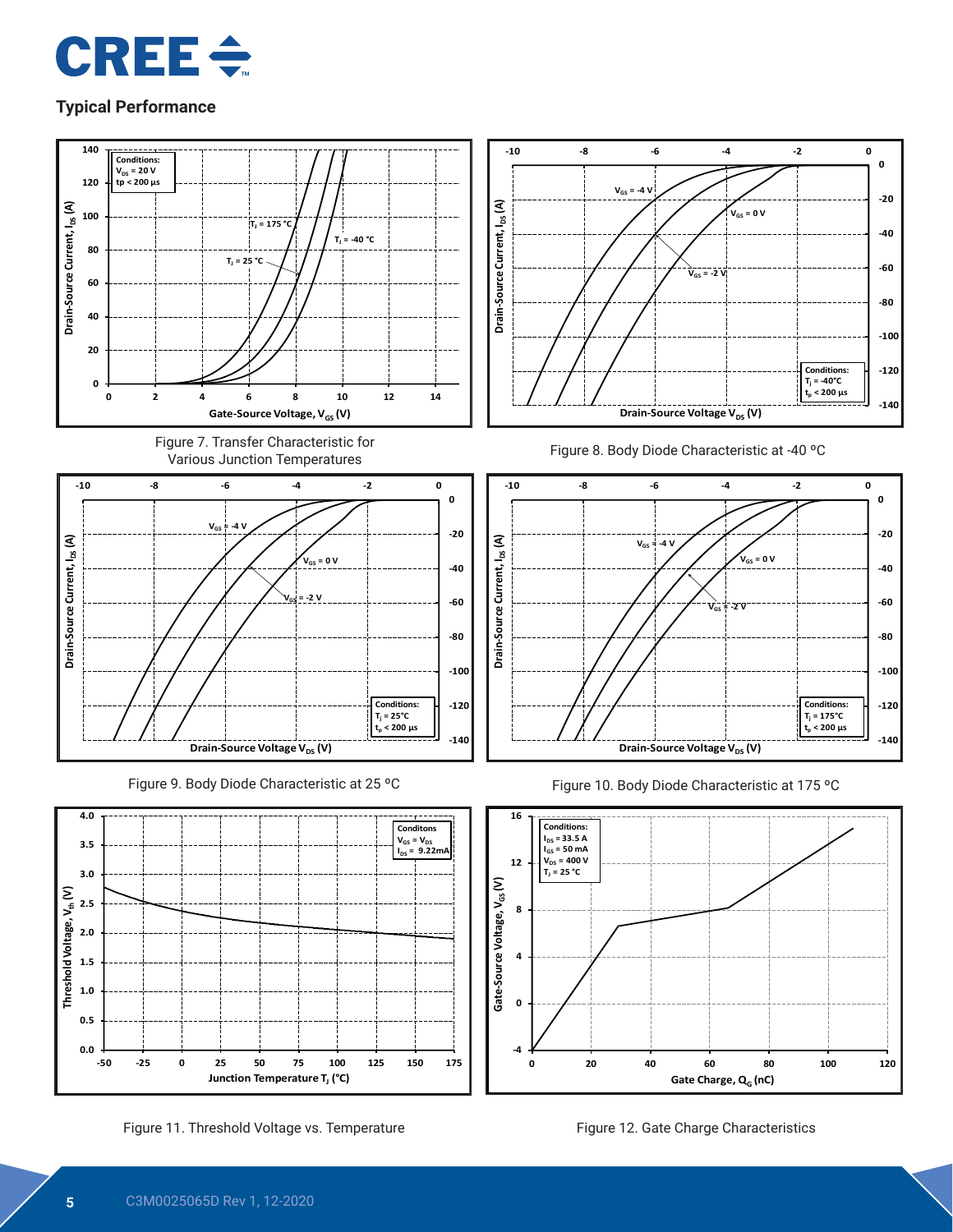



Figure 13. 3rd Quadrant Characteristic at -40 ºC



Figure 15. 3rd Quadrant Characteristic at 175 ºC







Figure 14. 3rd Quadrant Characteristic at 25 ºC



Figure 16. Output Capacitor Stored Energy



Figure 18. Capacitances vs. Drain-Source Voltage (0 - 650V)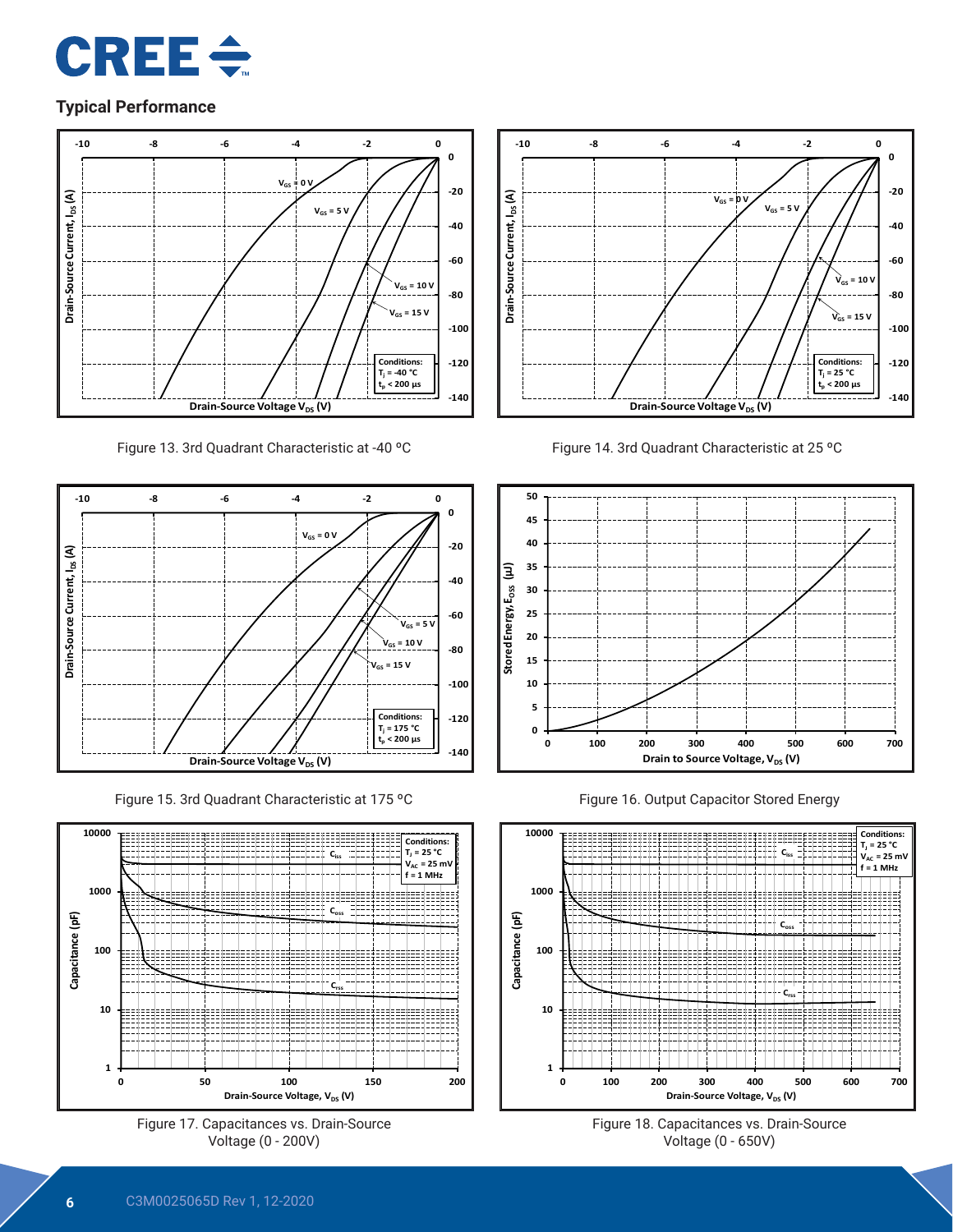



**0.01**

**0.10**

**Conditions:**  $T_c = 25 °C$ **D = 0, Parameter:** *t***<sup>p</sup>**

**1.00**

**10.00**











**0.1 1 10 100 1000**

**100 µs 1 ms**

**100 ms**

**10 µs**

Ħ Ħ İ Ŧ.

**Drain-Source Voltage, V<sub>DS</sub> (V)** 



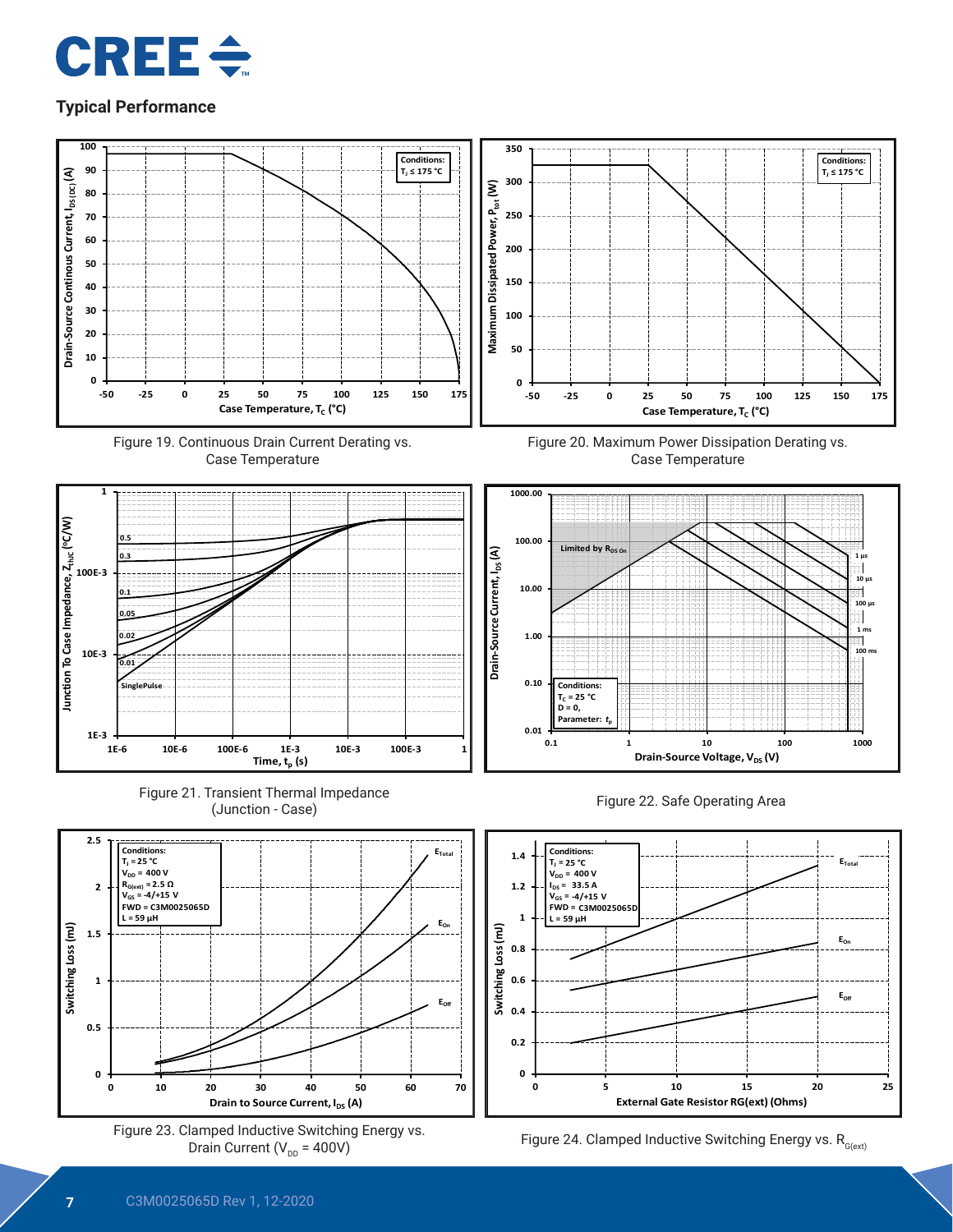



Figure 25. Clamped Inductive Switching Energy vs.



Figure 26. Switching Times vs.  $R_{G(\text{ext})}$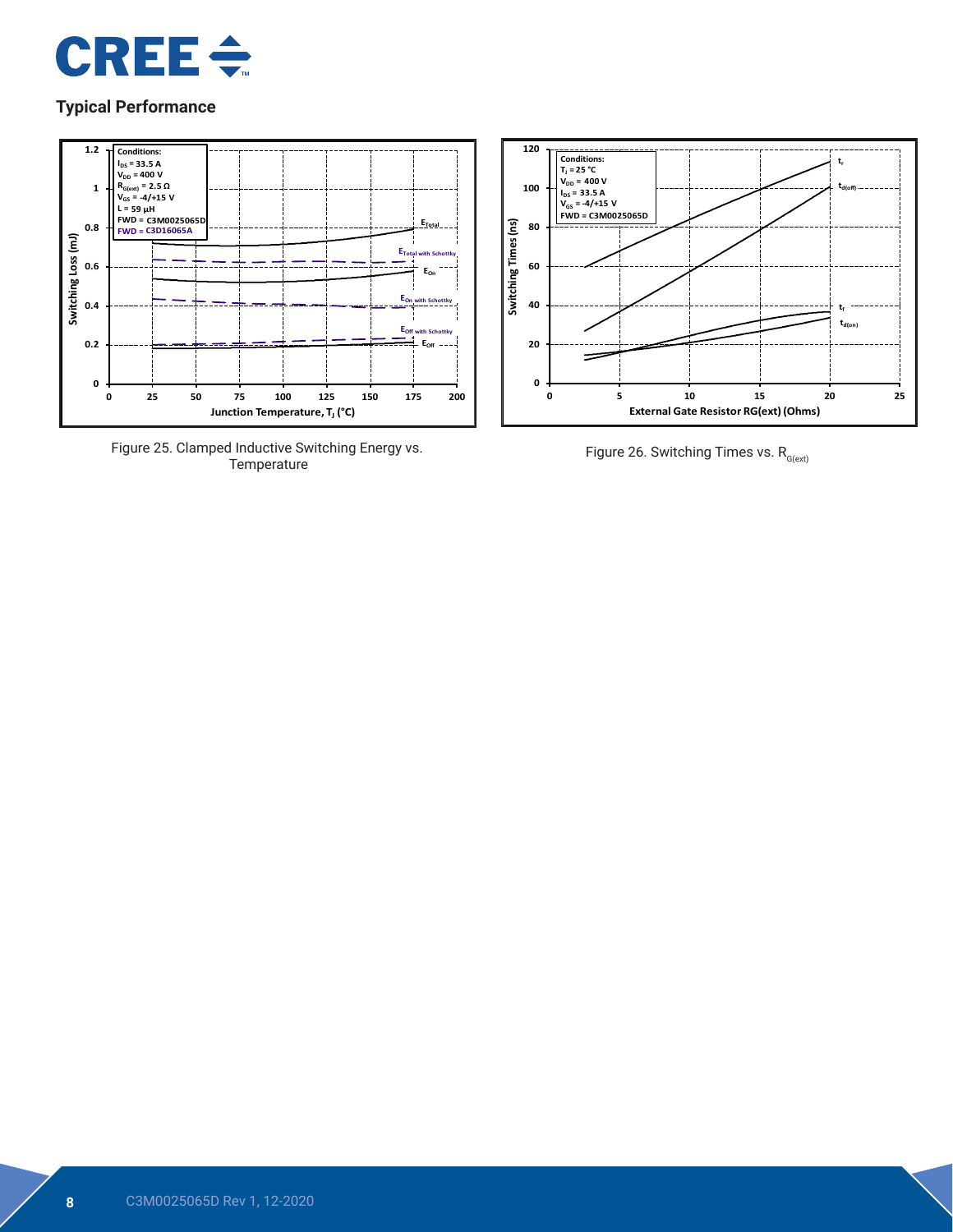



Figure 27. Clamped Inductive Switching Waveform Test Circuit



Figure 28. Body Diode Recovery Test Circuit



Figure 29.  $V_{\text{GS}}$  Waveform Example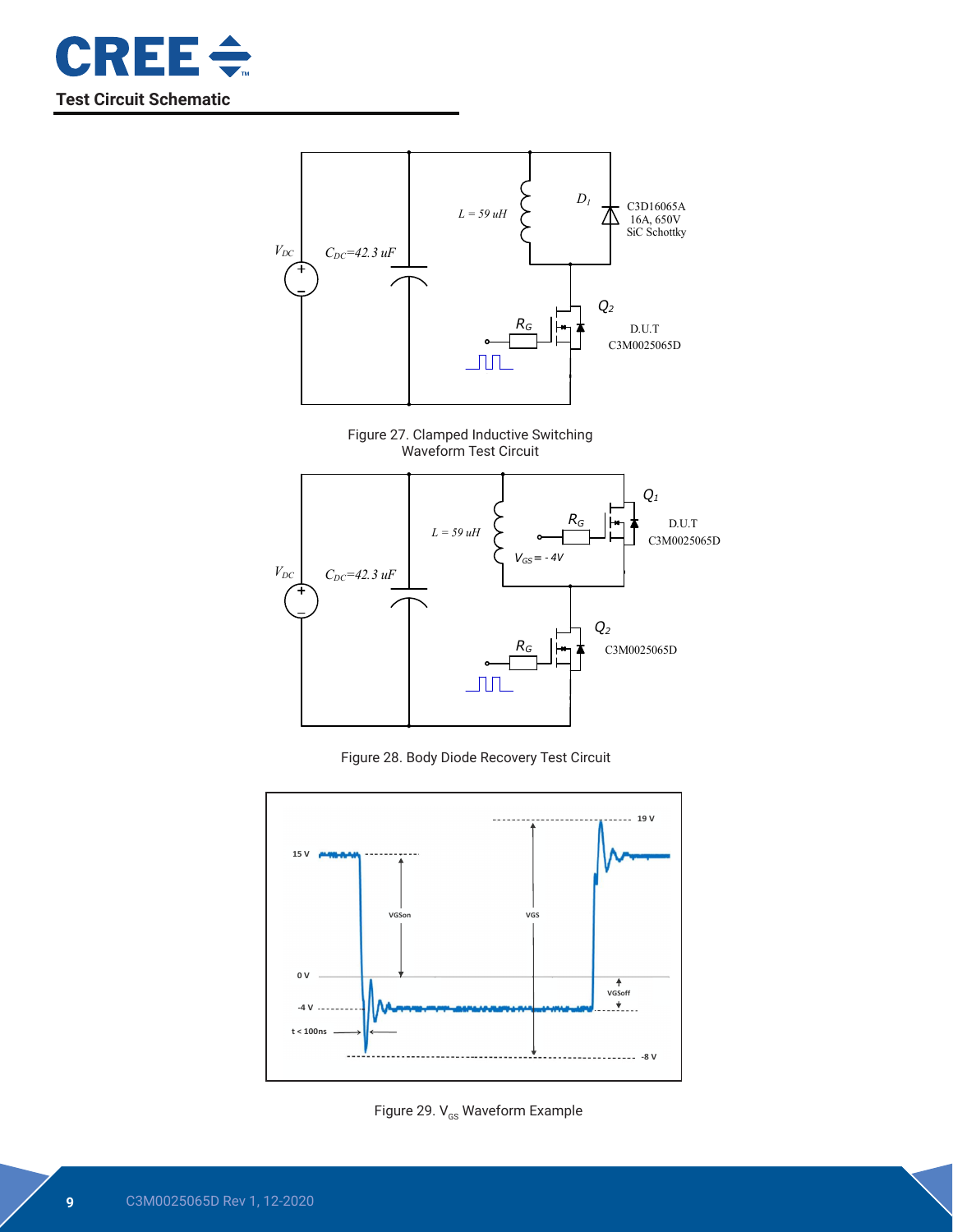

## **Package Dimensions**

#### Package TO-247-3



|                |                        | <b>Inches</b> | <b>Millimeters</b> |              |  |
|----------------|------------------------|---------------|--------------------|--------------|--|
| <b>POS</b>     | Min                    | Max           | Min                | <b>Max</b>   |  |
| A              | .190                   | .205          | 4.83               | 5.21         |  |
| A1             | .090                   | .100          | 2.29               | 2.54         |  |
| A2             | .075                   | .085          | 1.91               | 2.16         |  |
| b              | .042                   | .052          | 1.07               | 1.33         |  |
| b1             | .075                   | .095          | 1.91               | 2.41         |  |
| b2             | .075                   | .085          | 1.91               | 2.16         |  |
| b <sub>3</sub> | .113                   | .133          | 2.87               | 3.38         |  |
| b4             | .113                   | .123          | 2.87               | 3.13         |  |
| $\mathsf C$    | .022                   | .027          | 0.55               | 0.68         |  |
| D              | .819                   | .831          | 20.80              | 21.10        |  |
| D1             | .640                   | .695          | 16.25              | 17.65        |  |
| D <sub>2</sub> | .037                   | .049          | 0.95               | 1.25         |  |
| E              | .620                   | .635          | 15.75              | 16.13        |  |
| E1             | .516                   | .557          | 13.10              | 14.15        |  |
| E <sub>2</sub> | .145                   | .201          | 3.68               | 5.10         |  |
| E <sub>3</sub> | .039                   | .075          | 1.00               | 1.90         |  |
| E4             | .487                   | .529          | 12.38              | 13.43        |  |
| e              |                        | .214 BSC      | 5.44 BSC           |              |  |
| N              |                        | 3             | 3                  |              |  |
| L              | .780                   | .800          | 19.81              | 20.32        |  |
| L1             | .161                   | .173          | 4.10               | 4.40         |  |
| ØP             | .138                   | .144          | 3.51               | 3.65         |  |
| Q              | .216                   | .236          | 5.49               | 6.00         |  |
| S              | .238                   | .248          | 6.04               | 6.30         |  |
| T              | $9^\circ$              | $11^{\circ}$  | $9^\circ$          | $11^{\circ}$ |  |
| U              | $\overline{9^{\circ}}$ | $11^{\circ}$  | $9^{\circ}$        | $11^{\circ}$ |  |
| V              | $2^{\circ}$            | $8^{\circ}$   | $2^{\circ}$        | $8^{\circ}$  |  |
| W              | $2^{\circ}$            | $8^{\circ}$   | $2^{\circ}$        | $8^{\circ}$  |  |

## **Recommended Solder Pad Layout**